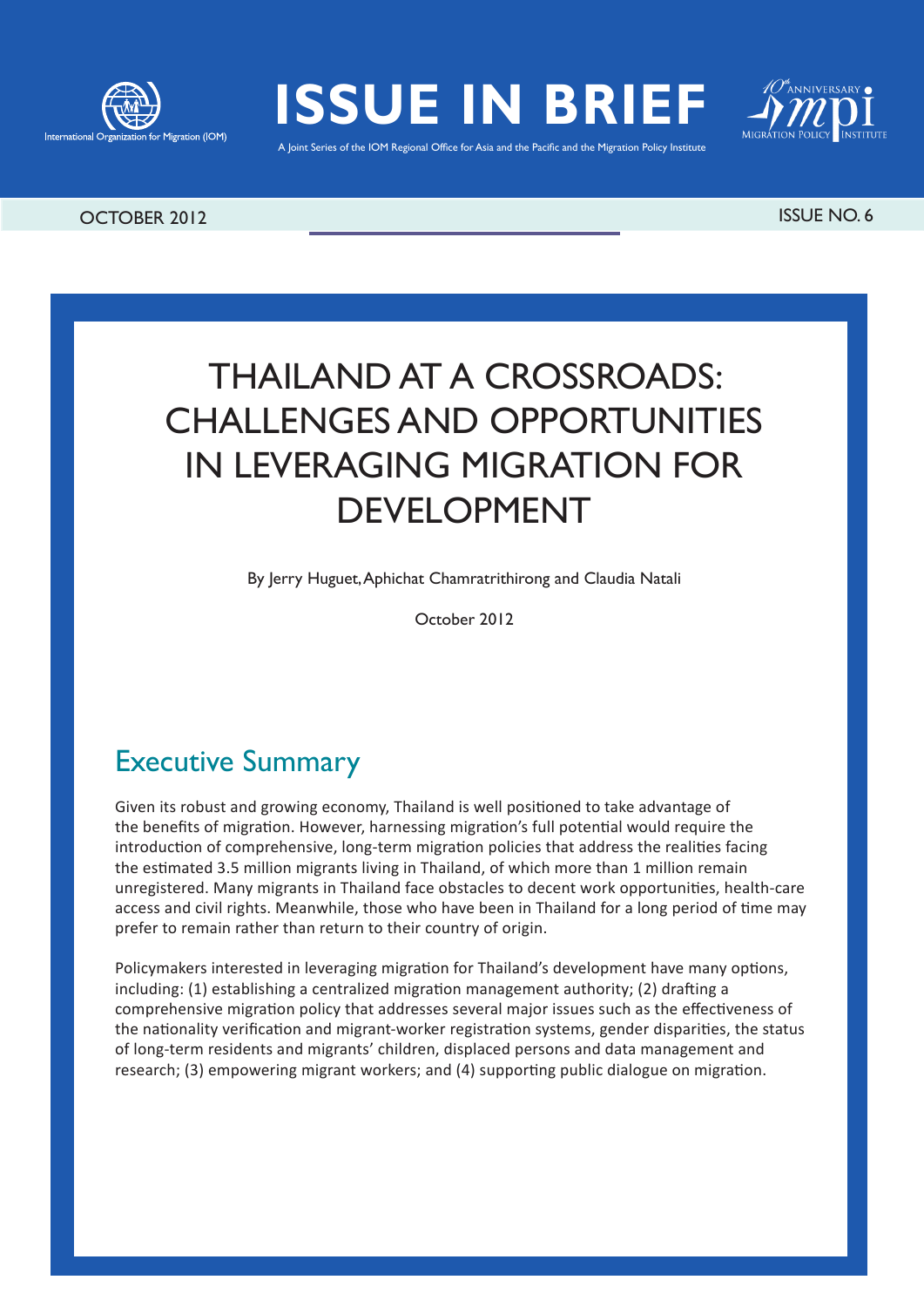



## I. Introduction

Recent decades have seen Thailand evolve into a regional migration hub in Southeast Asia. As of 2011 approximately 3.5 million migrants lived in the country, roughly 3.0 million (or 85%) of whom were working. About 3.2 million had come from neighbouring countries and, although officially considered temporary migrants, many had been in Thailand for a decade or more.

> Recent decades have seen Thailand evolve into a regional migration hub in Southeast Asia.

Thailand started to attract low-skilled workers in 1992, when it initiated a policy to register workers from Myanmar in 10 Thai provinces along the border. That policy has since expanded in scope and now allows for the registration of low-skilled workers from Cambodia, the Lao People's Democratic Republic and Myanmar — in all Thai provinces. In 2011 about 1 million workers from these three countries were at some stage of registration; approximately 1.4 million other workers and dependents were not registered (see Table 1).

Table 1: Estimated foreign population, as of June 2012

Thailand's relatively open economy also attracts large numbers of professional, managerial and highly skilled workers from a wide range of countries around the world. In 2010 more than 100,000 foreigners held work permits for high-skilled occupations.

Thailand has instituted two basic approaches to regularizing labour migration from neighbouring countries. First, it has signed Memoranda of Understanding (MOU) with Cambodia, Lao People's Democratic Republic and Myanmar, under which migrant workers are recruited in their country and provided the necessary documents to migrate regularly to Thailand for employment. Secondly, migrants from those three countries who entered Thailand irregularly and are therefore residing and working irregularly in the country are required to have their nationality verified by their own governments in order to get their status regularized. When the nationality verification (NV) is complete, the migrants may then apply for a work permit in Thailand.

Ongoing conflict and political instability in Myanmar have spurred large numbers of displaced persons to cross into Thailand to seek shelter. In June 2012 there were 85,876 displaced persons registered in nine shelters along the Thailand-Myanmar border, and another 56,902 persons who were not registered by the Royal Thai Government. It's important to note that the government does not allow these asylum-seekers to work in Thailand.

| Category                                                         | <b>Stay</b> | <b>Stay and work</b> |
|------------------------------------------------------------------|-------------|----------------------|
| Professional, skilled and semi-skilled workers                   |             |                      |
| Foreigners with work permits (June 2012) <sup>a</sup>            |             | 83,419               |
| Diplomats and officials <sup>b</sup>                             |             | 6,410                |
| Subtotal                                                         |             | 89,829               |
|                                                                  |             |                      |
| Other temporary stay <sup>b</sup>                                |             |                      |
| Stay with a Thai citizen                                         | 11,019      |                      |
| Stay with a Thai wife                                            | 6,955       |                      |
| Stay with a resident family                                      | 1,726       |                      |
| Retired                                                          | 28,731      |                      |
| Other (including medical treatment and study)                    | 144,631     |                      |
| Subtotal                                                         | 193,062     |                      |
|                                                                  |             |                      |
| Tourist and transit visa extension and visa changes <sup>b</sup> | 74,380      |                      |
| Subtotal                                                         | 74,380      |                      |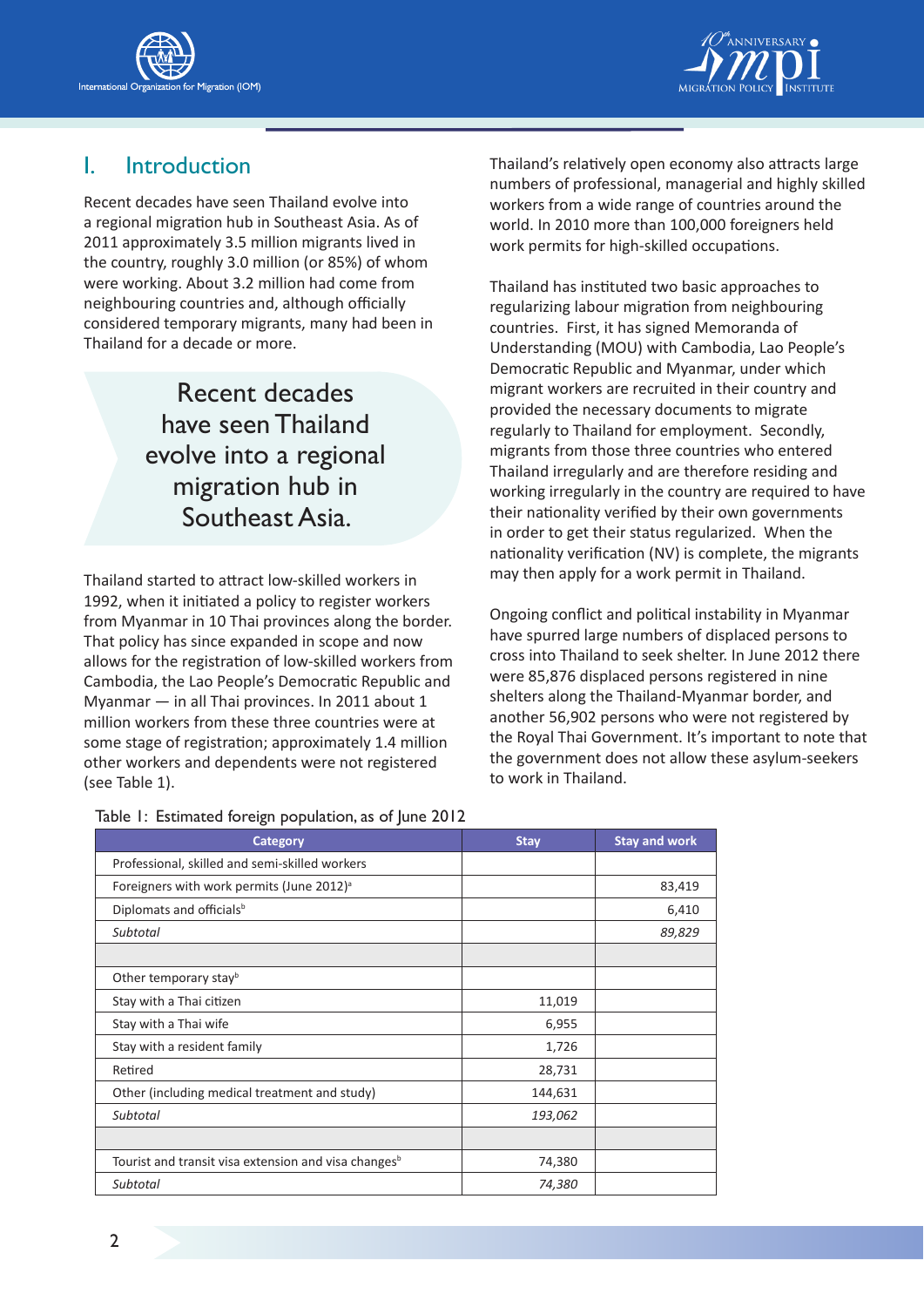# Issue in Brief

| <b>Category</b>                                                         | <b>Stay</b> | <b>Stay and work</b> |
|-------------------------------------------------------------------------|-------------|----------------------|
| Students <sup>c</sup>                                                   |             |                      |
| Higher education (end 2010)                                             | 20,155      |                      |
| <b>Subtotal</b>                                                         | 20,155      |                      |
|                                                                         |             |                      |
| Other regular <sup>d</sup>                                              |             |                      |
| Residents awaiting nationality                                          |             | 233,811              |
| Born in Thailand to non-national parents                                |             | 69,799               |
| Previously undocumented persons                                         |             | 210,182              |
| Subtotal                                                                |             | 513,792              |
|                                                                         |             |                      |
| Undocumented expatriates <sup>e</sup>                                   |             |                      |
| Persons overstaying visas (2007)                                        |             | 65,558               |
| Subtotal                                                                |             | 65,558               |
|                                                                         |             |                      |
| Refugees and asylum-seekers <sup>e</sup>                                |             |                      |
| Registered in official camps (June 2012)                                | 85,976      |                      |
| Unregistered and other categories                                       | 56,902      |                      |
| <b>Subtotal</b>                                                         | 142,778     |                      |
|                                                                         |             |                      |
| Migrants from Cambodia, Lao People's Democratic<br>Republic and Myanmar |             |                      |
| Stock of MOU migrants (March 2012) <sup>f</sup>                         |             | 90,899               |
| Entered or completed NV process (March 2012) <sup>f</sup>               |             | 932,255              |
| Unregistered and family members <sup>d</sup>                            |             | 1,444,803            |
| Subtotal                                                                |             | 2,467,957            |
|                                                                         |             |                      |
| <b>Total</b>                                                            | 430,375     | 3,137,136            |
|                                                                         |             |                      |
| <b>Overall total</b>                                                    | 3,567,511   |                      |

*Notes: MOU = memorandum of understanding; NV = Nationality Verification. Sources:*

- a. Department of Employment, Office of Foreign Workers Administration, 2012.
- b. Immigration Bureau, 2012.
- c. Office of the Higher Education Commission, Ministry of University Affairs.
- d. Data provided by the Ministry of Labour.
- e. Thailand Burma Border Consortium.
- f. Department of Employment, Office of Foreign Workers Administration, 2012.

Thais also migrate internally; for example, seasonal migrants often move between rural and urban areas. Internal migration to Bangkok and the central region, especially from the north and northeast, has supported economic growth by providing labour in construction, manufacturing and services, and by

generating remittances that go back to migrants' home regions. Because of the significant levels of internal migration, around 20 per cent of Thai children are not living with their parents, raising concerns over migration's impact on the welfare of children left behind (*Thailand Migration Report*, 2011).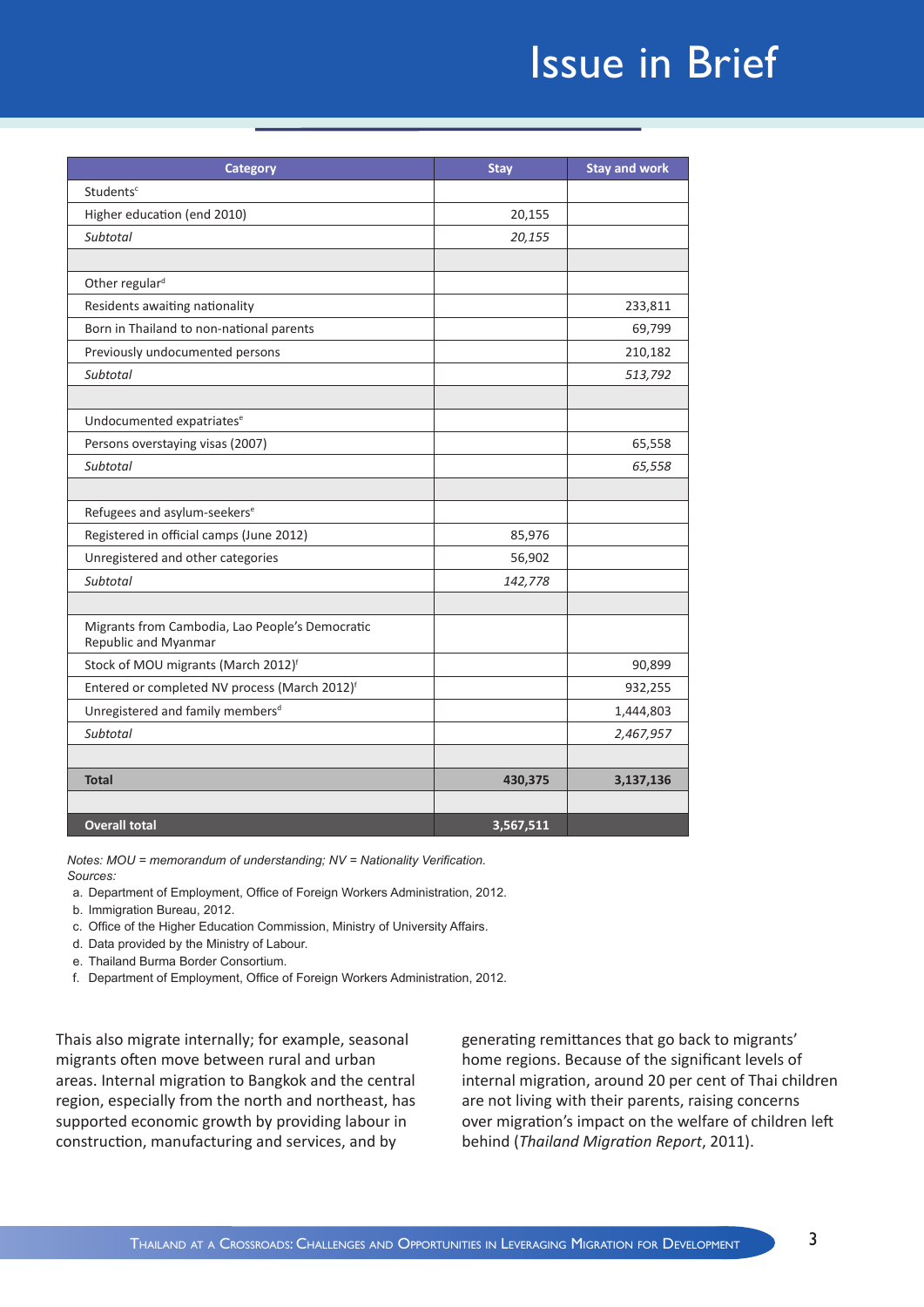



Many workers also leave Thailand to find employment abroad. The Thai government instituted a process to regulate the deployment of Thai workers to other countries as early as 1985, and has since signed bilateral agreements with several destination countries to regulate temporary labour migration. Since 1999 approximately 150,000 migrant workers have been deployed overseas annually, with the large majority migrating within Asia and a considerably smaller number going to the Middle East and Africa (see Table 2).

Few would contest that migration, if properly managed, can be an impetus for development.

| <b>Destination</b>          | <b>Males</b> | <b>Females</b> | <b>Both genders</b> |
|-----------------------------|--------------|----------------|---------------------|
| Middle East and Africa      | 31,317       | 3,019          | 34,336              |
| Israel                      | 8,807        | 526            | 9,333               |
| Kuwait                      | 2,618        | 168            | 2,786               |
| South Africa                | 1,801        | 56             | 1,857               |
| <b>United Arab Emirates</b> | 8,585        | 984            | 9,569               |
| Other                       | 9,506        | 1,285          | 10,791              |
| Asia                        | 79,538       | 18,426         | 97,964              |
| Brunei Darussalam           | 2,835        | 519            | 3,354               |
| Hong Kong SAR               | 120          | 2,714          | 2,834               |
| India                       | 2,420        | 199            | 2,619               |
| Japan                       | 5,486        | 3,816          | 9,302               |
| Malaysia                    | 3,094        | 1,227          | 4,321               |
| Republic of Korea           | 9,577        | 1,387          | 10,964              |
| Singapore                   | 10,908       | 553            | 11,461              |
| Taiwan Province of China    | 41,052       | 6,787          | 47,839              |
| Other                       | 4,046        | 1,224          | 5,270               |
| Europe                      | 6,838        | 3,020          | 9,858               |
| Finland                     | 2,341        | 415            | 2,756               |
| Sweden                      | 2,210        | 339            | 2,549               |
| Other                       | 2,287        | 2,266          | 4,553               |
| Americas                    | 2,001        | 1,409          | 3,410               |
| Pacific                     | 1,697        | 358            | 2,055               |
| New Zealand                 | 619          | 318            | 937                 |
| Other                       | 1,078        | 40             | 1,118               |
| <b>Total</b>                | 121,391      | 26,232         | 147,623             |

#### Table 2: Number of Thai workers deployed, by gender and destination, 2011

*Notes*: Includes both new deployments and contract renewals, labeled "re-entry." SAR = special administrative region. *Source*: Data provided by Thailand, Ministry of Labour, Department of Employment.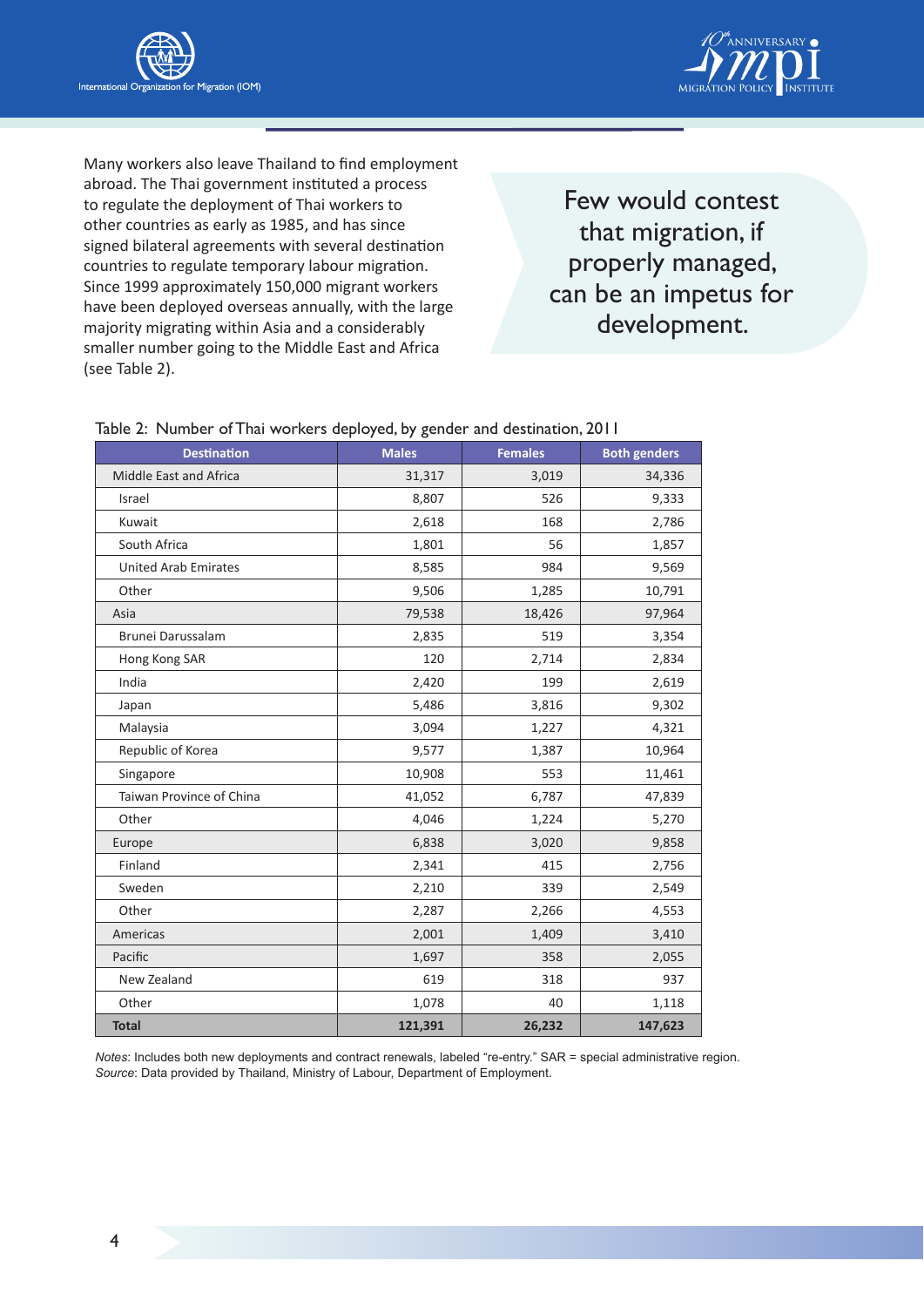# Issue in Brief

## II. Migration and Development in Thailand: three observations

Few would contest that migration, if properly managed, can be an impetus for development. In the context of Thailand, there are three key observations to be made.

#### **1. International migration has a small but net positive impact on the Thai economy**

Most studies conclude that international migrants contribute approximately 1 per cent to the real gross domestic product (GDP). The impact of international migration is clearly greater in sectors in which migrant workers are concentrated, such as in fishing and frozen food preparation. The benefits of migration accrue to employers and, sometimes, to migrants themselves; however, low-skilled Thai workers experience a net loss owing to reduced employment opportunities and marginally lower wages. This suggests that the use of international migrant workers may have a long-term negative impact on the Thai economy if employers rely on low-wage labour and invest less in research and development and in increasing labour productivity. Expansion of the industrial and service sectors of the Thai economy has resulted in internal migration to industrial estates and urban areas.

**2. Many migrants in Thailand face a number of constraints on their access to decent work opportunities, civil rights and adequate health care**

Although Thailand's Labour Protection Act does not distinguish between nationals and foreign migrant workers, in reality migrants are not always treated equally. They often find it difficult to obtain the legal minimum wage, most are not covered by accident compensation plans or pensions and many employers confiscate their identification documents. Migrant workers are not permitted to form labour unions or associations, and those who have not completed the regularization process are not permitted to travel outside of the province of their employment. These restrictions on their civil rights can lead to exploitation and in some instances trafficking; meanwhile, migrant workers have few means to redress their problems.

> ...Migrant health facilities and services should not be viewed entirely as a "cost" to government coffers but as an "investment"...

Although Thailand's Labour Protection Act does not distinguish between nationals and foreign migrant workers, in reality migrants are not always treated equally.

Improving migrants' access to quality health service is another challenge. Policymakers are grappling with three key issues: (1) how to pay for the health system, (2) how to ensure migrants access to the health system and (3) how to improve the quality of the services migrants receive. As Baker et al. (2010) argue, migrant health facilities and services should not be viewed entirely as a "cost" to government coffers but as an "investment," given the current and potential contributions of migrants to the Thai economy. Finding the balance between costs and benefits is admittedly difficult, but not impossible.

Addressing the needs of the estimated 377,000 children (under 18 years of age, and 11% of the total migrant population) is also important. More than 60 per cent are registered either as children of registered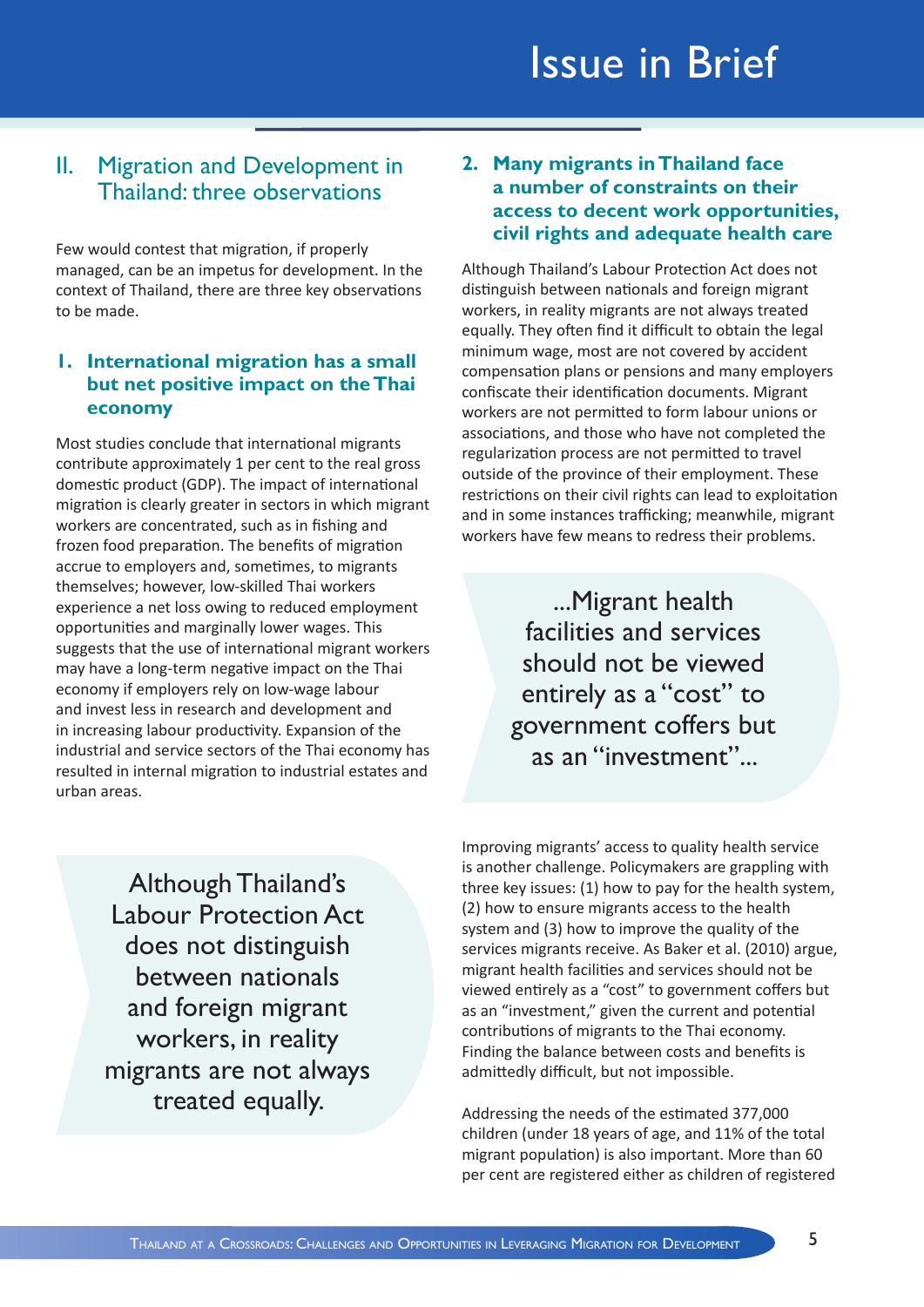



Although the Thai government has initiated progressive reforms to improve the welfare of migrant children, very few migrant workers have taken advantage of these.

ethnic minorities (113,000) or registered migrant workers (128,000), while the rest are children of displaced persons (54,000) or unregistered migrants (82,000). Studies further suggest that about half, or 150,000, were actually born in Thailand, where they fall under the same category as their parents and are not entitled to either long-term residence or citizenship. As there is no provision for low-skilled migrant workers in Thailand to bring dependents with them, their children are not formally covered by the health-care system.

Although the Thai government has initiated progressive reforms to improve the welfare of migrant children, very few migrant workers have taken advantage of these. For instance, in 2010 the government allowed the children of migrants to register and buy health insurance on a voluntary basis, but few families used this option. Likewise, despite government policy requiring all children in Thailand to attend primary school irrespective of their immigration status, only a small fraction of

> ...as in many other destination countries, Thailand's labour laws do not cover domestic workers, who are overwhelmingly women.

the children of migrant workers eventually enroll. Others attend learning centres operated by nongovernmental organizations (NGOs); in particular, children of displaced persons from Myanmar attend schools operated by NGOs in their temporary shelters.

Further, approximately 45 per cent of low-skilled migrant workers in Thailand are women, including a majority of those from the Lao People's Democratic Republic. Female migrants are more likely to hold jobs in seafood processing, light manufacturing, service industries and domestic employment. International migration and employment patterns often differ considerably between men and women. Working conditions, vulnerabilities and wages also differ according to the type of job. Some policies are genderblind, increasing the vulnerability of female migrants. For example, as in many other destination countries, Thailand's labour laws do not cover domestic workers, who are overwhelmingly women.

#### **3. While migration into Thailand is temporary by law, the reality is that many migrants have stayed for long periods**

Since temporary migrant workers are expected to return home at the end of their contract, services and facilities that promote long-term integration can be improved. Given that many migrants are entering under temporary visas, the Thai government, like many other governments accepting low-skilled workers, does not expect migrant parents to bring their children – partly explaining the limited provisions to integrate migrants' children into Thai society other than permitting, by Cabinet decision, all children to attend school.

Some children born and educated in Thailand, however, are unlikely to leave voluntarily. Indeed, many migrants to Thailand have stayed for a long period and may not choose to return to their country of origin. A survey of 3,387 migrant workers conducted in 2008 by the Institute for Population and Social Research (IPSR), Mahidol University, found that the migrants surveyed had stayed an average of 5.3 years; migrants in Chiang Mai and Tak provinces had stayed even longer — 9 years. Among married female migrants from Myanmar, 75.5 per cent had a child while in Thailand.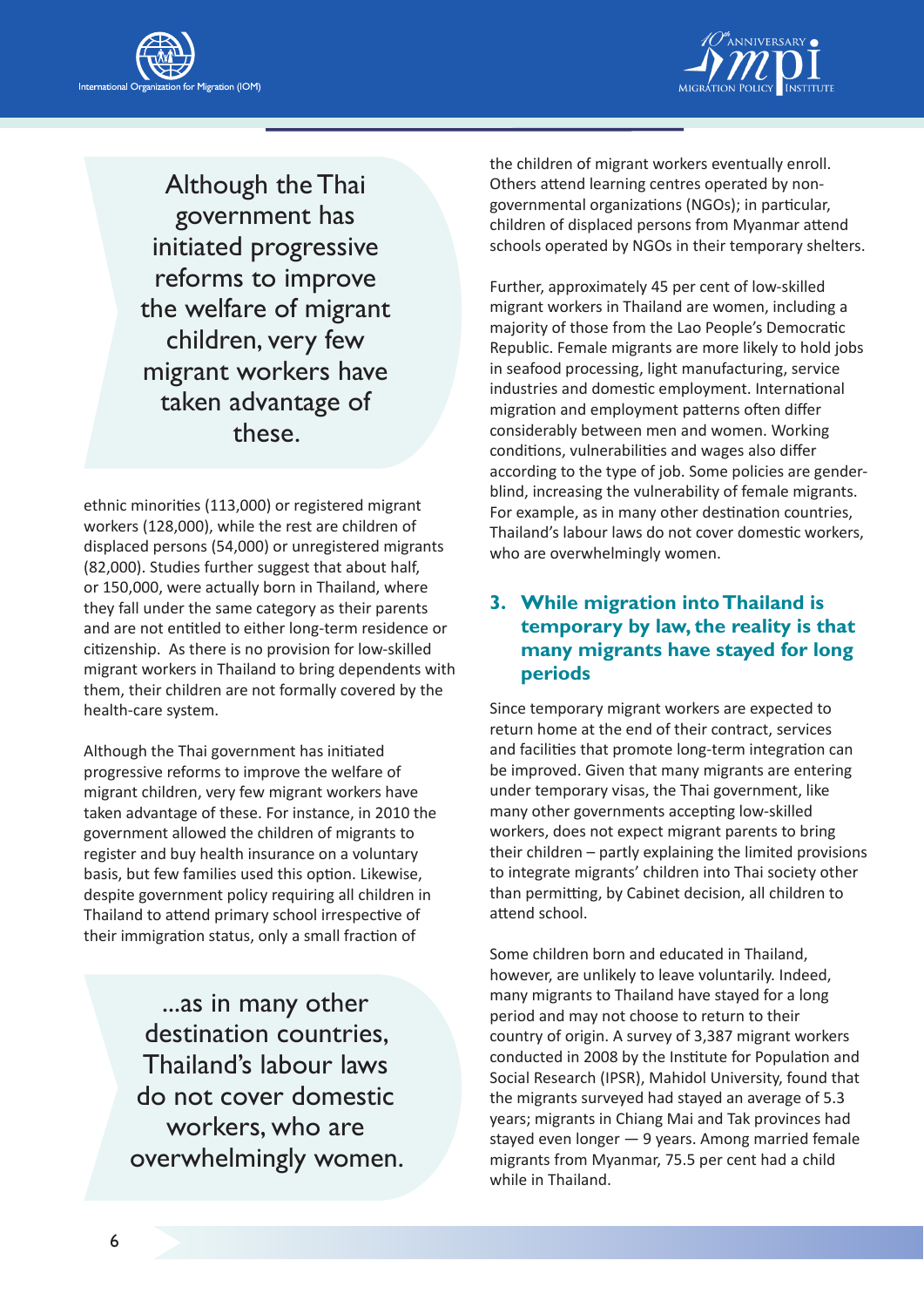# Issue in Brief

Many, especially the young, have no memory of Myanmar and may prefer to remain in Thailand, even with an irregular status.

Displaced persons from Myanmar who have not been resettled as refugees in third countries are expected to eventually return to Myanmar. According to Huguet and Punpuing (2005), at the end of 1995 there were already 92,505 displaced persons in "temporary shelters" along the Thailand-Myanmar border. This suggests that many displaced persons had been residing in Thailand for more than 15 years. Many, especially the young, have no memory of Myanmar and may prefer to remain in Thailand, even with an irregular status.

Although many persons in ethnic minority villages remain unregistered, some of them have been in Thailand for decades and most were born in Thailand.

### III. Strengthening the migrationdevelopment link: four viable options

Thailand is one of the fastest-growing economies in the Asia-Pacific region. Many observers attribute Thailand's solid economic growth to its welldeveloped infrastructure, free-enterprise economy, generally pro-investment policies and strong export industries. Indeed, despite the global economic crisis and the devastating flood of 2011, Thailand's economy has rebounded sharply – its GDP grew by 11 per cent between the last quarter of 2011 and first quarter of 2012.

Migration could play a positive role in further strengthening Thailand's already robust economy. Policymakers interested in forging the migration and development link may consider adopting a number of key steps, including:

#### **1. Establishing a centralized migration management authority in Thailand**

This authority could oversee migration from and into Thailand, including that of high- and low-skilled workers, both registered and unregistered. The authority may come under the aegis of the Office of the Prime Minister to reflect the cross-cutting nature of migration policies.

#### **2. Formulating and implementing a comprehensive migration policy in consultation with stakeholders, including migrants' representatives**

Such a policy should state long-term goals and link migration with national social and economic development strategies. It may also explicitly cover various topics integral to Thailand's migration trends and characteristics, including but not limited to:

- *The nationality verification and migrant worker registration systems.* Thai policymakers may build on progress already made by continuing regular discussions with governments of countries of origin to ensure that both processes are carried out cheaply, safely, responsibly and with full respect for human rights.
- *A memorandum of understanding (MOU) revision and its transparent implementation.* Efforts could also be made to ensure that the provisions of the MOU for accepting migrant workers to Thailand are further simplified and enforced to reduce migrants' vulnerability to exploitation.
- *Irregular migration*. Procedures for the dignified and humane return of irregular migrant workers could be developed in coordination with countries of origin.

Migration could play a positive role in further strengthening Thailand's already robust economy.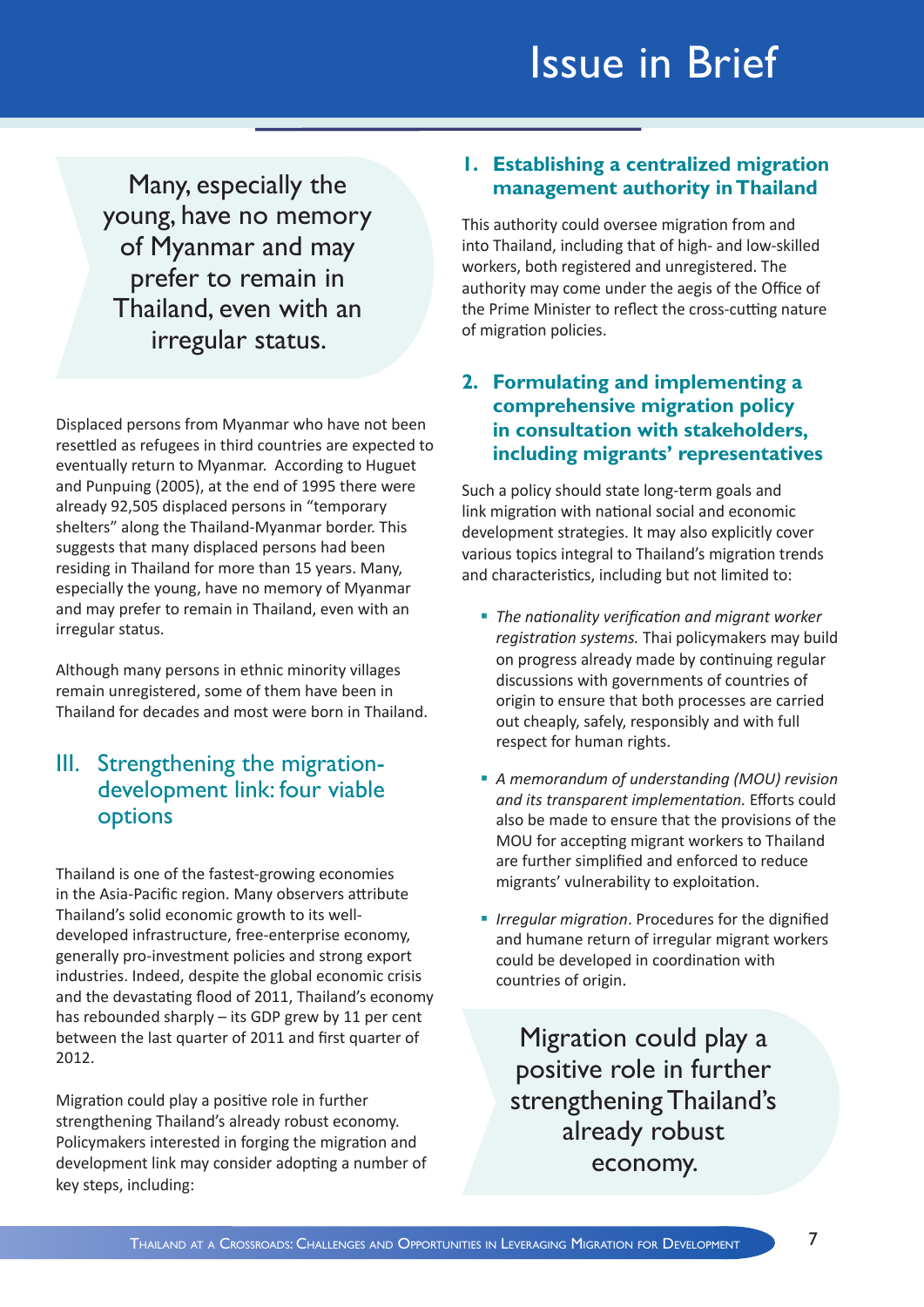



- *Health coverage for migrants.* Relevant stakeholders could also develop appropriate, effective and financially sustainable health schemes for all migrants.
- *Gender disparities*. Since migration and work experiences are often quite different for men and women, policymakers may also consider expanding the scope of laws concerning labour standards to cover occupations in which female migrants (both internal and international) tend to concentrate, such as jobs involving domestic services or seafood processing.
- *The status of migrants' children*. Policymakers could also work on identifying provisions for children born in Thailand to non-Thai parents to have sufficient documentation so that they can acquire the citizenship of the country of their parents, thus avoiding chances of "statelessness." One provision worth considering is to automatically give residency status — and even a pathway to citizenship — to children born in Thailand, as long as their parents can provide proof that they are long-term residents.
- *Earned adjustment of immigration status*. Policymakers may also consider allowing longterm migrants who have already established roots in Thailand to regularize their stay and/ or earn permanent residency. Groups that may benefit from this provision include migrant workers who have been registered for several years, displaced persons who have lived in shelters for many years and Thai-born ethnic minorities who have been long-term residents but remain stateless or without nationality.

 One provision worth considering is to automatically give residency status and even a pathway to citizenship — to children born in Thailand.

Initiating policies and programmes that empower migrant workers is also important, not only in the short and medium term, but in the long term.

- *Displaced persons along the Myanmar border*. To build on current efforts to achieve durable solutions for displaced persons residing in shelters along the border with Myanmar, policymakers may consider adopting programmes and policies that allow for safe and voluntary repatriation, partial local integration and continuation of the resettlement programme. The Thai government could also work toward creating a system that would potentially allow displaced individuals who cannot go back to Myanmar to temporarily stay in Thailand.
- *Data management and research*. Because effective policymaking requires reliable information, a systematic effort could also be made to better estimate the total number of migrants and their dependents residing in Thailand and to obtain more information about their situation. Compiling and utilizing data that are disaggregated by gender, age, employment status and occupation could lead to more effective and informed policymaking. Operational research focused on assessing impacts of existing policies and regulatory mechanisms could also be useful in identifying areas for improvement or alternative approaches.

...Policymakers could foster greater public dialogue on migration.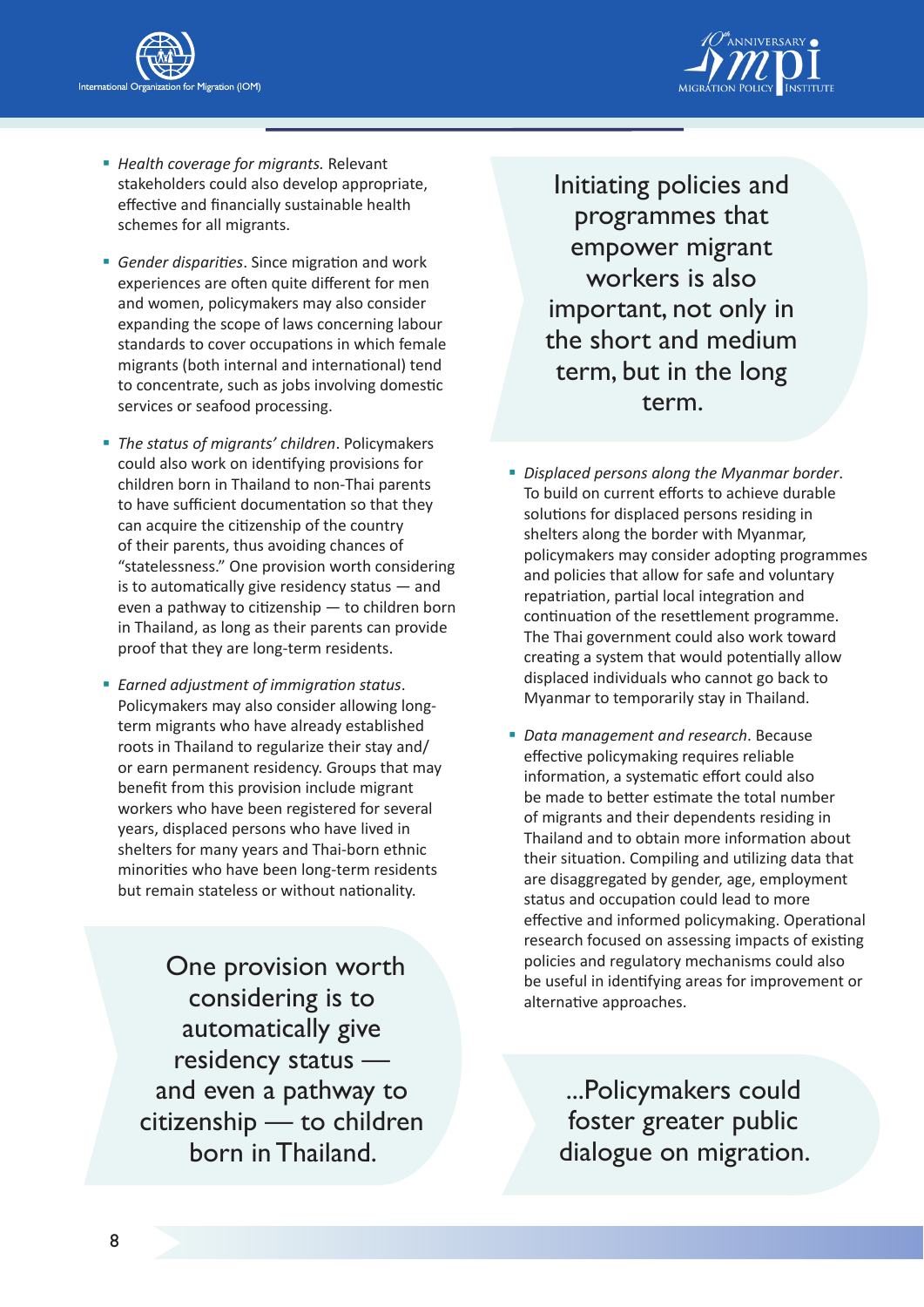## **3. Empowering migrant workers**

Initiating policies and programmes that empower migrant workers is also important, not only in the short and medium term, but in the long term. Policymakers have many options, including the following:

- **Permitting migrant workers to organize and to** create migrant labour unions.
- **Providing legal counselling to migrants in their** native languages concerning work safety, workers' rights and the protection of those rights, job opportunities and trade unions.
- **Ensuring that all migrant workers, regardless** of nationality and immigration status, work in sectors and occupations that meet internationally accredited labour standards — including those related to occupational health and safety — and have access to basic health services.

...To realize migration's full potential, there must be fundamental changes in the way migration is perceived and managed.

#### **4. Enhancing public dialogue on migration**

Lastly, policymakers could foster greater public dialogue on migration. Such dialogue could be led by the migration management authority and invite the active participation of other stakeholders such as the mass media, academia, the private sector, civil society and of migrants themselves. One issue of particular importance to Thailand is understanding the potential costs and benefits of labour mobility among skilled workers, especially those working in sectors that might be given priority in the 2015 Association of Southeast Asian Nations (ASEAN) Economic Community.

Thailand is among the countries best positioned to take advantage of the benefits of migration.

## IV. Conclusion

Migration policies have been traditionally framed in the context of ensuring national security and rarely in that of fostering development. But a growing number of countries worldwide have started to question this approach. In November 2012 more than 140 countries are expected to attend the sixth annual Global Forum on Migration and Development, to be held in Mauritius. At this forum, like the five others that have preceded it, governments will discuss ways to further leverage migration for development.

> Considering the projected demographic changes Thailand will face in the not-sodistant future, foremost of which is an aging Thai labour force, migration could play an even more important role in the years ahead.

Given its robust and growing economy, Thailand is among the countries best positioned to take advantage of the benefits of migration. However, as this brief attempts to illustrate, leveraging migration for development is not easy. It is important to first understand the complexity of various types of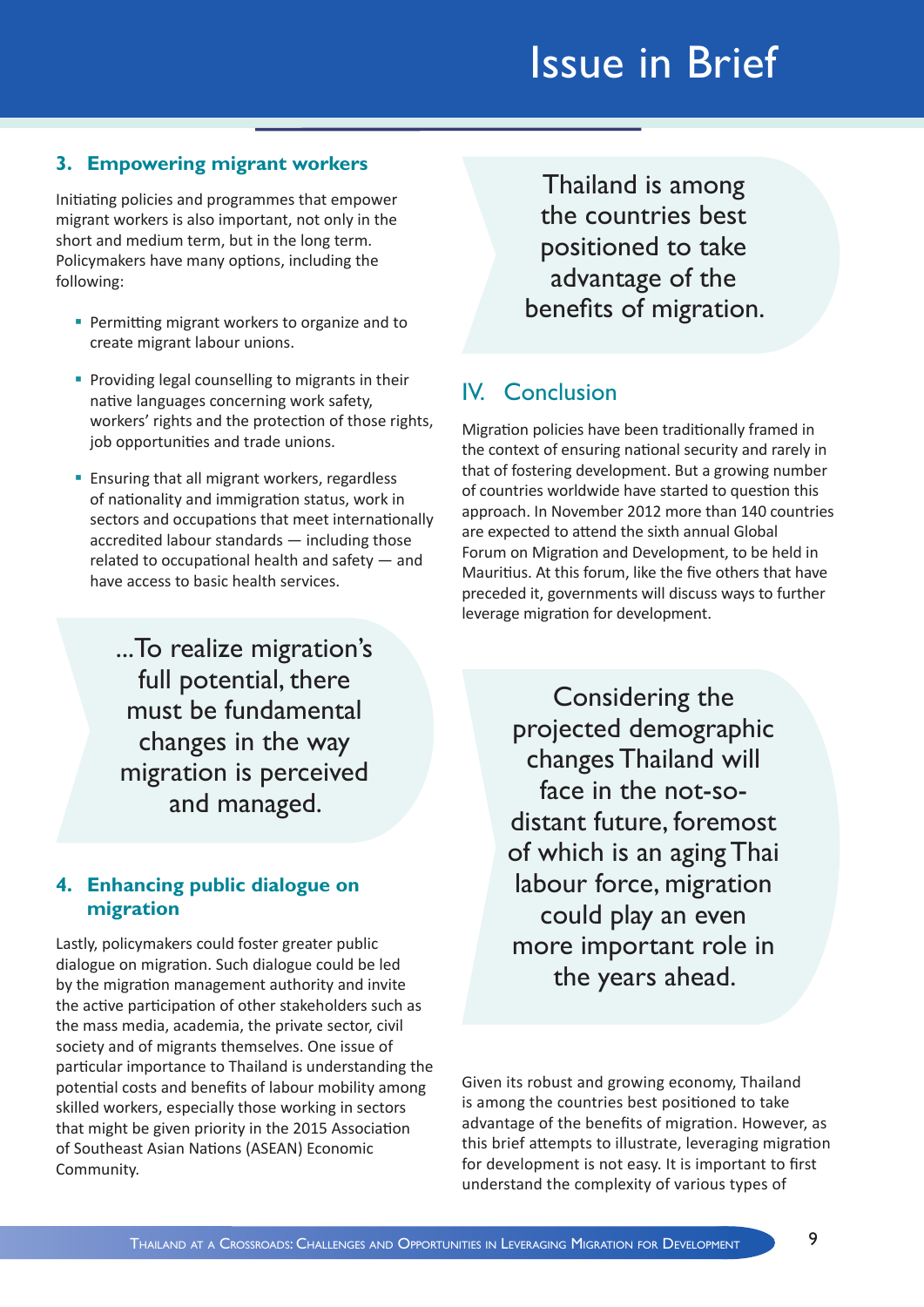



migration to and from Thailand. For instance, some migrants may prefer to remain in Thailand for an extended period, while others may wish to stay permanently. Mechanisms could then be introduced that allow migrant workers, both the highly skilled and low skilled, to stay for more than a year at a time. Likewise, it is a viable option to promote some degree of economic integration among displaced persons and to regularize the status of ethnic minorities who have lived in Thailand for a long

period, including removing restrictions on their travel and employment.

Considering the projected demographic changes Thailand will face in the not-so-distant future, foremost of which is an aging Thai labour force, migration could play an even more important role in the years ahead. But to realize migration's full potential, there must be fundamental changes in the way migration is perceived and managed.

## References

Baker, S. et al.

2010 *Research Gaps Concerning the Health of Migrants from Cambodia, Lao PDR and Myanmar in Thailand*. Institute of Population and Social Research, Mahidol University, WHO, Bangkok.

Department of Employment, Office of Foreign Workers Administration

2012 <http://wp.doe.go.th/sites/default/files/statistic/7/sm06-55.pdf>(accessed on 14 August 2012).

Huguet, J. W. and P. Sureeporn

2005 *International Migration in Thailand*. International Organization for Migration, Bangkok.

Huguet, J. and A. Chamratrithiong (eds.)

2011 *Thailand Migration Report 2011.* International Organization for Migration, Bangkok.

Immigration Bureau

- 2012 Statistics of requests to stay in the Kingdom of Thailand from non-Thai citizens for January-December 2010. <www.immigration.go.th/nov2004/base.php?page=stat> (accessed on 9 August 2012).
- Office of the Higher Education Commission, Ministry of University Affairs <http://inter.mua.go.th/main2/article.php?id=201> (accessed on 25 July 2012).

Thailand Burma Border Consortium

2012 <www.tbbc.org/camps/populations.htm>(accessed on 14 August 2012).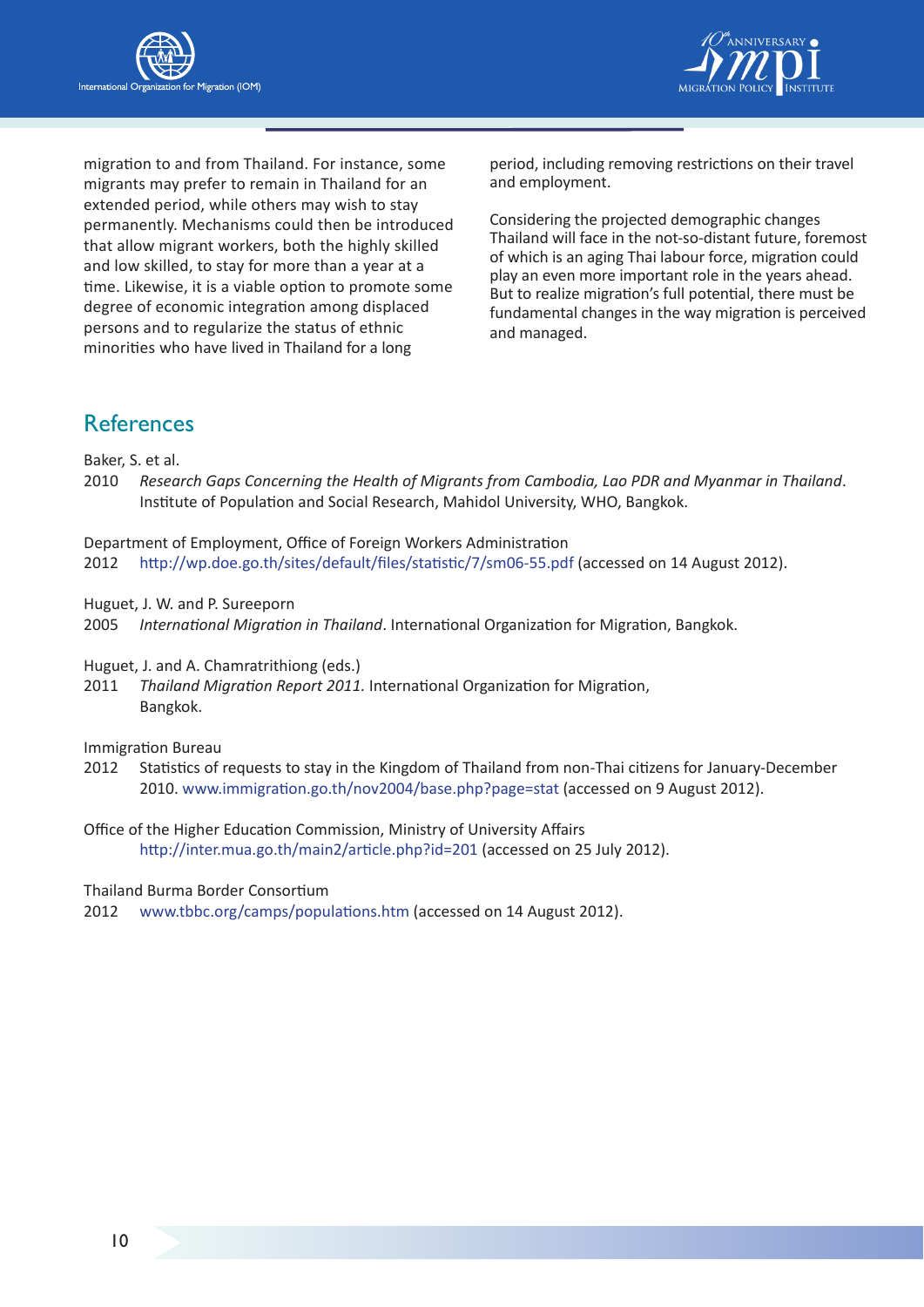# About the Authors



**Jerry Huguet** is the former Chief of the Population and Development Section, United Nations Economic and Social Commission for Asia and the Pacific. He is currently a consultant on population issues. He has co-authored, with Sureeporn Punpuing, *International Migration in Thailand* (2005); co-authored, with Varamon Ramangkura, *The Long Road Home: Analysis of Regional Processes for the Return and Reintegration of Victims of Trafficking in the Greater Mekong Sub-region* (2007); and co-edited, with Aphichat Chamratrithirong, *Thailand* 

*Migration Report 2011* – all of which were published by the International Organization for Migration (IOM), Bangkok.



**Aphichat Chamratrithirong** is a Professor at the Institute for Population and Social Research, Mahidol University and serves as Director of the Mahidol Migration Center as well as Chair of the International Master Degree Program on Population and Reproductive Health Research.

Between 1998 and 2003, Dr. Chamratrithirong was Regional Advisor for the Population Census and Survey Data Analysis, Country Support Team for East and Southeast Asia, United Nations Population Fund (UNFPA). He was President of Thailand's Population Association from 1991

to 1994, and Treasurer of the Asian Population Association between 2008 and 2010. In 2012 he received the Distinguished Researcher Award (Sociology) from the National Research Council of Thailand. Dr. Chamratrithirong holds a PhD degree from Brown University (1976) and has published more than 70 articles in the population and migration fields.



**Claudia Natali** is a Labour Migration Programme Coordinator at IOM Thailand. She manages several programmes that focus on counter-trafficking and assistance to vulnerable migrants. In her capacity as secretariat of the UN Thematic Working Group on Migration, she has coordinated the production and co-authored a chapter of the *Thailand Migration Report 2011*. Before moving to Bangkok, Ms. Natali served as a Migration Policy Officer at IOM Headquarters in Geneva. Before joining IOM she worked as a research assistant with the Development

Research Center on Migration at Sussex University and as a data analyst at the World Food Programme (WFP) in Rome. Ms. Natali holds an undergraduate degree in political science and a master's degree in development economics.

## Acknowledgments

This brief draws heavily from the *Thailand Migration Report 2011: Migration and Development in Thailand: Overview and Tools for Policymakers* produced by the UN Thematic Working Group on Migration of Thailand, chaired by the International Organization for Migration (IOM). The full text of the report can be downloaded at [http://](http://publications.iom.int/bookstore/index.php?main_page=product_info&cPath=41_7&products_id=844) [publications.iom.int/bookstore/index.php?main\\_page=product\\_info&cPath=41\\_7&products\\_id=844.](http://publications.iom.int/bookstore/index.php?main_page=product_info&cPath=41_7&products_id=844) The authors acknowledge the support provided by Dovelyn Agunias in developing this article and IOM's research department in Geneva for their thoughtful comments and editorial contributions.

The opinions expressed in the report are those of the authors and do not necessarily reflect the views of the International Organization for Migration (IOM) or the Migration Policy Institute (MPI). The designations employed and the presentation of material throughout the report do not imply the expression of any opinion whatsoever on the part of IOM or MPI concerning the legal status of any country, territory, city or area, or of its authorities, or concerning its frontiers or boundaries.